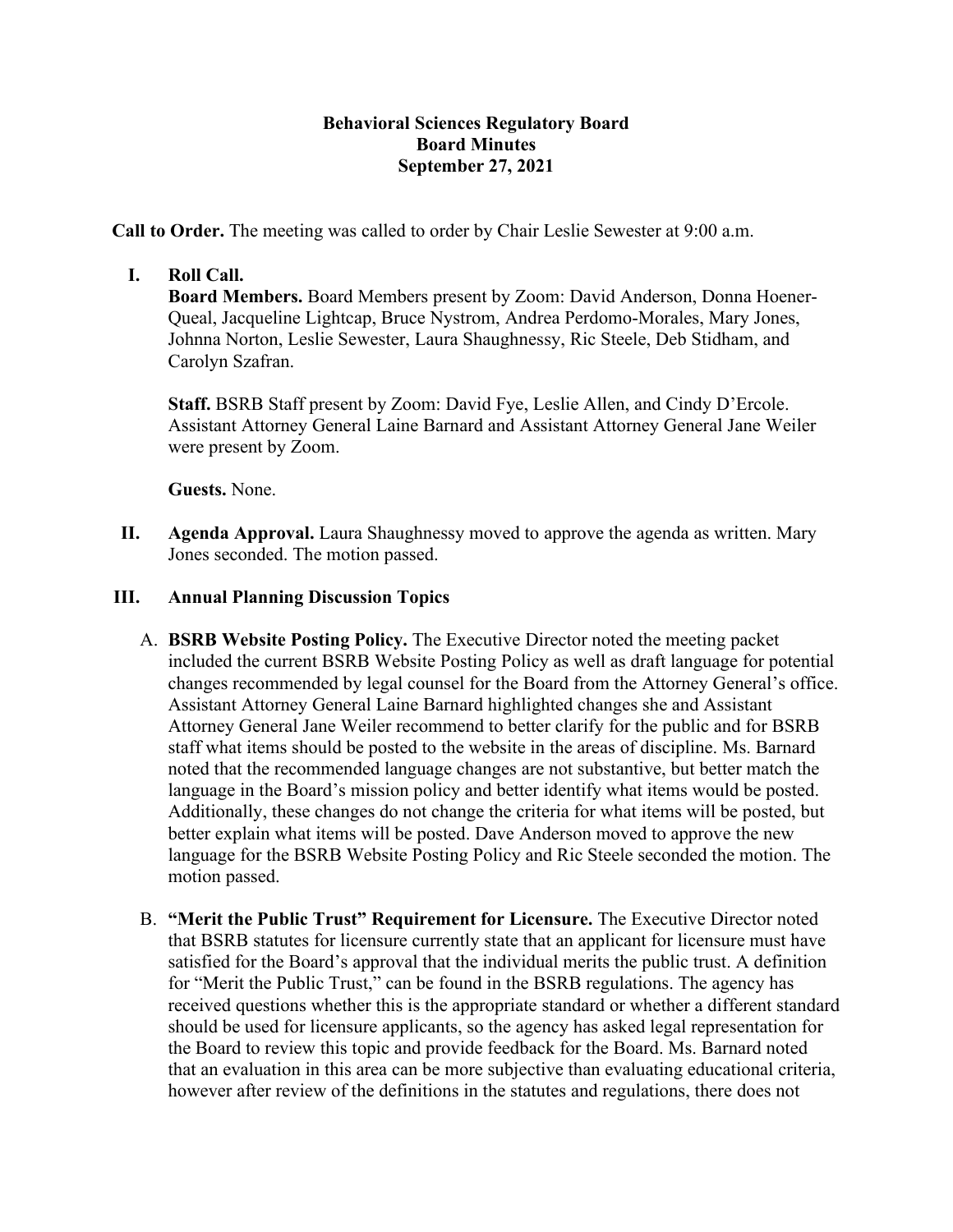appear to be a more appropriate method to evaluate licensure applicants in this area. Ms. Weiler discussed her experience with other regulatory boards and different methods used by different professions. Ms. Weiler noted that the "Merit the Public Trust" standard appears to be the best standard nationally. Board members discussed whether a standard could focus on ethics. Cindy D'Ercole, Special Investigator for the BSRB, and Leslie Allen, Assistant Director and Licensing Manager for the BSRB, noted that one issue with using "ethics" or referring to an ethical practice standard is that not all violations relate to practice. One example of this type of situation would be when an applicant has a criminal background, such having been convicted of a felony in a certain area. Board members discussed alternatives to the current language and noted that it has been helpful in certain cases when applicants supplied additional information to clarify the circumstances surrounding their situation or how they have experienced rehabilitation since the time of the incidents. Board members discussed the value of having a FAQ for applicants so that more individuals would know what information would be helpful for them to supply upfront without the Board having to follow up for that information later. Board members also discussed whether the elements in the regulatory definition of Merit the Public Trust are comprehensive enough to apply to all problems which present themselves when evaluating licensure applicants. Board members noted support for removing from the regulations the word "moral" and using terminology such as "as evidenced by" instead. Board members discussed review of attestation forms and whether language should be changed on the forms to note concerns. The Board also discussed if more information is sought, what should be the process for reviewing and considering that information. Board members also discussed whether other Boards have considered these issues and currently have similar items posted to their websites. Board members asked the Executive Director to research other Board's websites and report back. Additionally, the Board would like legal representation from the Attorney General's office review the regulatory language and provide recommendations on changes given the Board's discussions.

C. **Continuing Education Requirements in Diversity, Equity, and Inclusion.** Advisory Committees had recently discussed whether continuing education hours should be required for practitioners in the area of Diversity, Equity, and Inclusion (DEI). Board members discussed feedback from their committees, noting the value of training in this area, but expressed concerns on a requirement for hours in this area, if it would replace existing required ours in ethics and diagnosis and treatment. Board members asked if continuing education providers could be encouraged by the BSRB to offer training in this area, but Leslie Allen, Assistant Director and Licensing Manager, noted that it would be difficult for the agency to encourage offerings in a certain area. Ric Steele, Chair of the Licensed Psychology Advisory Committee, noted that the Licensed Psychology Advisory Committee recommended requiring 3 hours in DEI, and that the Advisory Committee was open to double counting of the hours, if courses could count for both ethics and DEI or diagnosis and treatment and DEI. Board members discussed the way that a requirement in DEI would be defined and discussed possible definitions of terms related to DEI. The Executive Director noted that a requirement in DEI would need the statutes to be changed, which would require a bill to be passed. Board members asked whether a change would need to be made for all professions under the BSRB. The Executive Director noted that while there was a preference to have consistency between the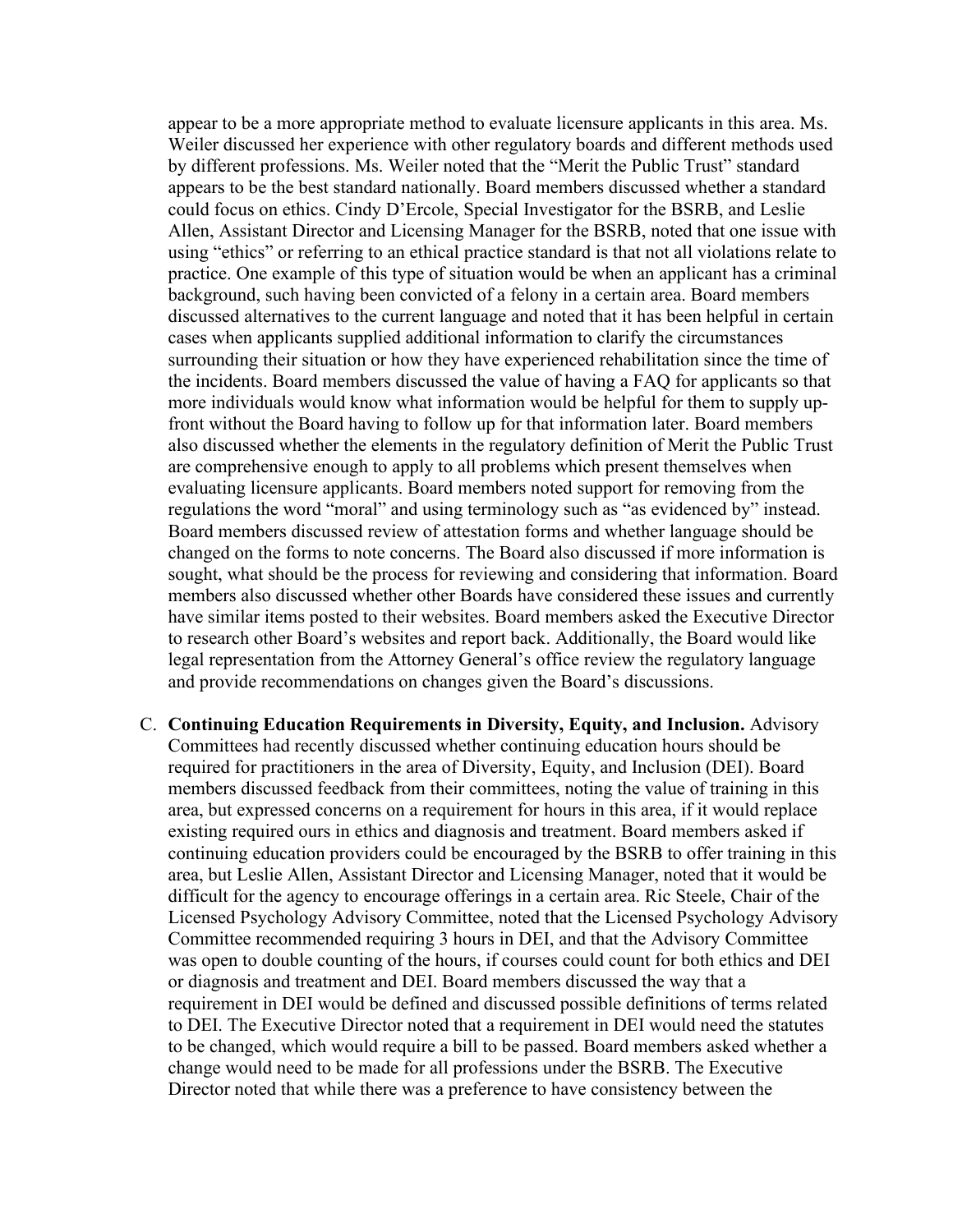professions, that was not a requirement, as there are certain differences between the professions. Board members were asked to take back the topic to Advisory Committees for further discussion on specific proposals for the Board.

- D. **Records of Deceased Practitioners**. The Executive Director noted the Board and Advisory Committees had recently discussed solutions to the issue of records that have no logical custodian, but from a single practitioner passing away unexpectedly, but also records that have been abandoned. Two questions for the Board are (1) who should take the records and (2) who should serve as custodian of the records. The Executive Director noted the Board of Healing Arts has a statute on this topic, though it was noted that there is a significant amount of difference between the two agencies in terms of available funding, and it was noted that the Board Healing Arts has fund specifically to assist with these situations. Board members discussed the benefit of having this item as a requirement for practitioners under their professional conduct standards, though several implementation questions and concerns were noted. Jane Weiler, Assistant Attorney General, stated that the Consumer Protection Division of the Attorney General's office will seize and protect records that have confidential information if they are abandoned. Cindy D'Ercole, lead investigator for the BSRB, noted that Oregon requires certain mental health practitioners to identify another custodian of their records, though she noted that is the only state she is aware of having a requirement for mental health practitioners. Board members discussed the value of requiring practitioners to include the method records would be transferred in a disclosure statement or to provide other notice on the next custodian of their records. Laura Shaughnessy volunteered to assist the BSRB as the agency continues to research solutions in this area. The agency will investigate more information on this topic and bring it back to the Board for future consideration.
- E. **"In Residence" Educational Requirements**. The Executive Director highlighted a document showing the "in residence" educational requirements for each of the professions under the BSRB. Earlier in the year, the agency collected and shared with the Board feedback on potential changes to these requirements from representatives of educational institutions in Kansas and this topic has been discussed by Advisory Committees this past year. Leslie Allen, Assistant Director and Licensing Manager for the BSRB, highlighted the differences for "in residence" language between the professions. The Assistant Director noted the primary issue the agency has seen is from licensure applicants, including members of military families, who have obtained their degrees from online-only institutions, which may have no classes physically at an institution. Several Board members noted that they would discuss possible changes to the "in residence" requirements for their professions with their Advisory Committee members and would bring any recommendations back to the Board for discussion.
- F. **2021 Legislative Special Committee on Mental Health Modernization and Reform**. The Executive Director reported he was recently contacted by Legislative staff for the 2021 Legislative Special Committee on Mental Health Modernization and Reform (LSCMHMR), asking if he would present testimony at an upcoming committee meeting on September 28, 2021, on any actions the Board has taken that could relate to recommendations made by the 2020 LSCMHMR. The BSRB was listed as a "lead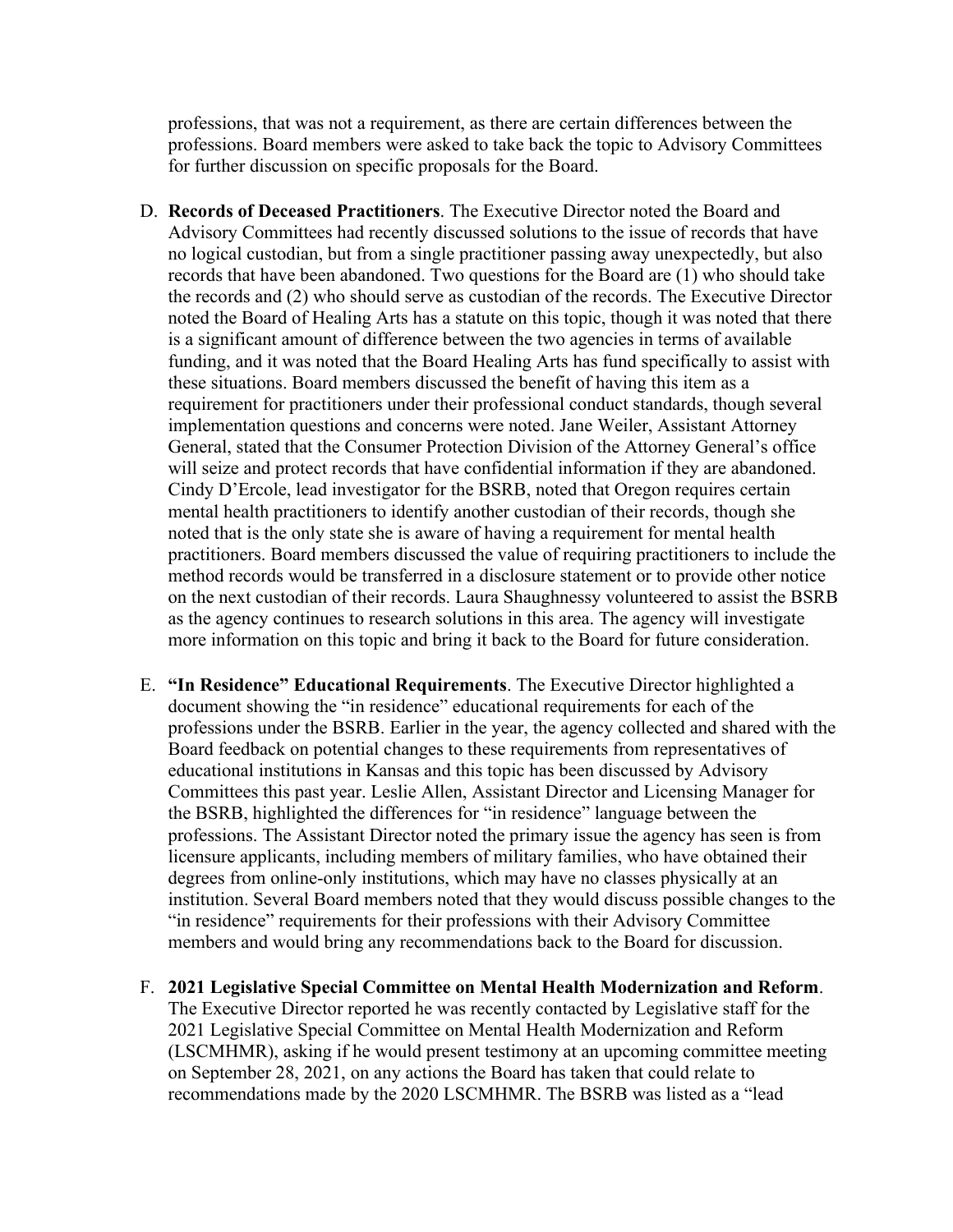contributor" for one recommendation, which recommended lowing the number of hours needed for individuals seeking clinical level licenses, and this recommendation was accomplished through changes requested by the Board in enacted 2021 Senate Sub. for HB 2208. The other two recommendations the BSRB was asked to address involved a workforce recommendation calling for a workforce investment plan as well as a recommendation involving quality assurance for telehealth. Members of the Board discussed that creation of new levels of licensure would involve defining scope of practice for those levels and that some of that could be driven by factors outside of the agency, such as reimbursements for services. Board members discussed other roles currently not overseen by the BSRB, such as mental health technicians, case managers, peer support, and that one of the main issues is low reimbursement rates for services. The Executive Director noted that some of the recommendations involving telehealth were accomplished through enactment of HB 2208. The Executive Director thanked the Board members for their comments and stated that he would summarize the Board member's comments when presenting testimony to the Legislative committee.

- G. **Allowing Master's Level Practitioners to Test for a Licensed Addiction Counselor License**. The Executive Director noted that current statutory language allows master's level (or higher) practitioners under the BSRB to test for a Master's Addiction Counselor license, however the language does not allow for these individuals to be able to test for the lower level Addiction Counselor license. Deb Stidham, Chair of the Addiction Counselor Advisory Committee, noted that the Advisory Committee discussed this proposal and recommended the statutes be changed. Board members spoke in favor of the proposed change. Deb Stidham moved to allow master's level practitioners of professions under the BSRB to be able to test for the Licensed Addiction Counselor examination. Carolyn Szafran seconded the motion. The motion passed.
- H. **Clarification on Practitioners Providing Addiction Counseling Services in Facilities**. The Executive Director and Assistant Director were recently invited to attend a meeting held between representatives from the Kansas Department for Aging and Disability Services (KDADS) and representatives from addiction counseling facilities overseen by KDADS. The discussion at this meeting involved workforce concerns from addiction counseling facilities. The BSRB licenses individual practitioners and KDADS regulates facilities and has authority over which individuals may be hired at certain facilities to provide services. Individuals who are licensed by the BSRB at a certain level may diagnose and treat substance-related and addictive disorders, according to the DSM-5 and their level of education and training. However, providing these services does not make an individual an Addiction Counselor, as that is a specific license under the BSRB. The Executive Director noted that the information provided by the BSRB at the meeting and following the meeting is consistent with information that had been distributed by the agency in the past. The Executive Director noted that representatives from KDADS may be examining changing their position on which individuals may be hired in these facilities and it was noted that some of the information that was put forward by representatives of KDADS after the meeting had been somewhat confusing.